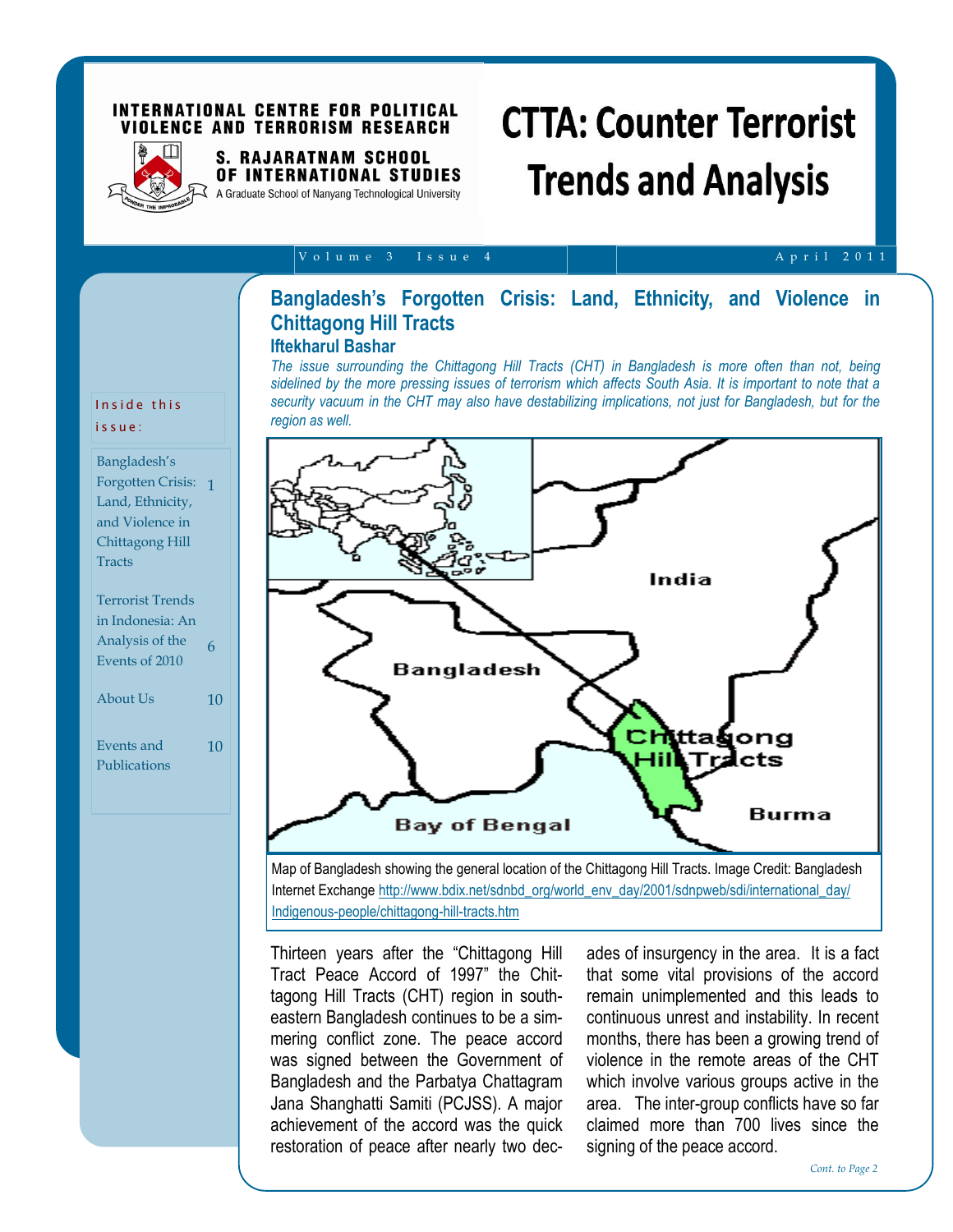# **Bangladesh's Forgotten Crisis: Land, Ethnicity, and Violence in Chittagong Hill Tracts** *(Continued from Page 1)*



File Photograph of the signing of the Chittagong Hill Tracts Peace Accord of 1997. Photo Credit: Resource Centre for the Rights of Indigenous Peoples www.galdu.org

# **Actors, Issues and Complexities**

The CHT that Bangladesh inherited, along with its historically disgruntled demography, is a hilly and forested region. It was later divided into three hill districts—Rangamati, Bandarban, and Khagrachari. The region occupies a physical area of 5,093 square miles, constituting 10 percent of the total land area of Bangladesh. The region is known to have been used by organized crime outfits as a critical eastern route for the transit of narcotics produced in Southeast Asia's Golden Triangle. The drugs were bound for India, Sri Lanka, United States, Canada, and Western Europe. Other criminal networks in various parts of Bangladesh also depend on this route for their supply of small arms.

The peace accord signed between the Bangladesh government and the PCJSS has its limitations and is met with skepticism from the population. As per the CHT accord, the Bangladeshi government's policy is for a gradual withdrawal of military troops. But there are concerns that this has increased the risk of a renewed matrix between organized crime and violence in the CHT which has a porous and vital terrain that connects South Asia to Southeast Asia. Bangladesh is now at a critical juncture where it will have to strike a delicate balance between conflict management and security.

The subject of dispute in the CHT, which has often led to violent conflict, has been the ownership of land. The conflict is between the indigenous people and the Bengali settlers (1977-1997). The peace accord has vital provisions on the settlement of land disputes in the region. It is a fact that the progress of implementation in this regard is very slow and this has fueled discontent among the local population. There are armed, indigenous, renegades who oppose the accord and are active in criminal activities. The slow implementation of the accord has resulted in renewed nationalist passions and separatist tendencies among the Paharis or indigenous hill people. There are reports of periodic tensions which have often led to violent conflicts between the Bengalis and the Paharis. At present, the greatest challenge to peace in the CHT is the inter-group conflict between the rival groups, the Parbatya Chhatagram Jana Shanghatti Samiti (PCJSS) and the United Peoples Democratic Front (UPDF).

The current security scenario has become more complex due to multiple factors ranging from ethnic tension over land to a creeping security vacuum. There are still a lot of grievances and discontentment. In fact, such sentiments continues to grow across a large segment of the indigenous community who supported, sympathized or took an active part in the insurgency. A sporadic eruption of violence in this strategically vital region might be the symptom of a deep rooted conflict that has not yet been resolved– at least in the minds of the people who have been suffering from land alienation for a long time, even before Bangladesh came into being.

## **Historical Background**

As early as 1868, British colonialists have started the process of land alienation by taking over the ownership of land rights in the CHT with the creation of Reserve Forests. During the Pakistan era, in 1962, a hydro-electric power plant project undertaken by the state permanently displaced 100,000 indigenous people without any compensation. Some of those people have moved to Myanmar and India.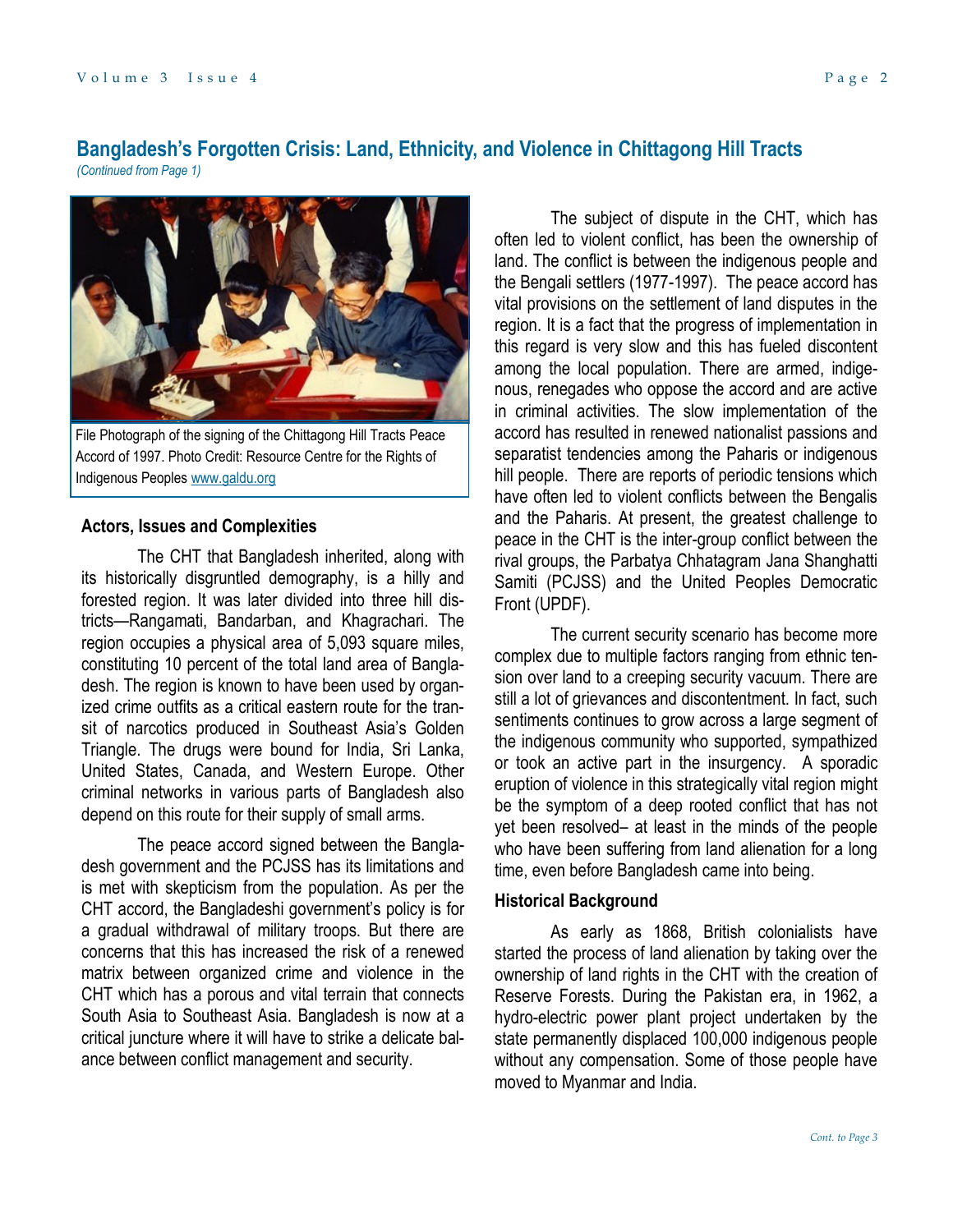# **Bangladesh's Forgotten Crisis: Land, Ethnicity, and Violence in Chittagong Hill Tracts** *(Continued from Page 2)*

When Bangladesh gained its independence in 1971, a group of indigenous people formally placed demands for autonomy to maintain their cultural and linguistic identity. However, the political leadership at that time refused to accede to their demands as they perceived it as a secessionist move. In response, in 1972 the Parbatya Chhatagram Jana Shanghatti Samiti (PCJSS) was established. Its armed wing, the Shanti Bahini (SB) was set up in early 1973.

Between 1975 and 1977 the SB developed its military organization and weaponry. It did not face much difficulty recruiting members from the youth segment of the population who resented the authority of Dhaka. The SB began its operations allegedly from bases in Tripura in India where they have strong ethnic connections. In 1977, the SB ambushed a Bangladesh military convoy. In response, the Bangladesh Army built up its defense systems in the area. Along with military actions the government also undertook economic measures to pacify the indigenous people. The Chittagong Hill Tracts Development Board (CHTDB) was set up. However, the approach did not work as it failed to build trust within the community.

Within the first decade of its independence, Bangladesh started a massive scale demographic engineering and resettled 200,000 to 450,000 lowland Bengalis in the hills of CHT. The strategy of the regime was to increase the number of Bengalis in the CHT to dilute the ethnic composition of the region at the expense of the Paharis.

As a result, around 100,000 people from the CHT region were forcibly evicted from their homes and lands, around 55,000 of whom have fled across the border to the Indian states of Tripura and Mizoram as refugees. By 1991, the Bengalis constituted about 48.5 percent of the total population of the CHT while in 1974 (i.e. pre-settlement period) they were only about 11.6 percent. The settlers were given "state owned" land which were actually community lands being used then by the indigenous people living there.



2010 file Photograph of a demonstration by Paharis against killings by Bengali settlers. Photo Credit: Brian Palmer/The Spitoon www.spittoon.org

The insurgency was partly a violent response to the state's repressive policies and partly as an effort to pursue a secessionist movement based on the Jumma identity. Jumma identity was innovated to highlight the cultural, linguistic and religious distinctiveness of the indigenous people of CHT from the Bengalis. It was claimed that the thirteen different ethnic communities in the CHT constitute the Jumma nation. Since the 1980s, the PCJSS started to promote this new identity with a view to give a sense of unity to the Paharis. But the concept of Jumma identity has its limitations since the population this identity represents is not homogenous in terms of ethnicity, language, culture and religion. PCJSS' military wing Shanti Bahini basically led the insurgency that has claimed about 20,000 lives so far. At the peak of the insurgency, the Bangladesh government had to deploy as many as 40,000 security forces personnel to contain the activities of the insurgents.

# **Current and Emerging Security Scenario in the CHT**

The developments in 2010 and in the first quarter of 2011 have been of particular concern. The year 2010 started with violence between the indigenous community and the majority Bengali speakers (the settlers) in the CHT region. The incident left thousands of ethnic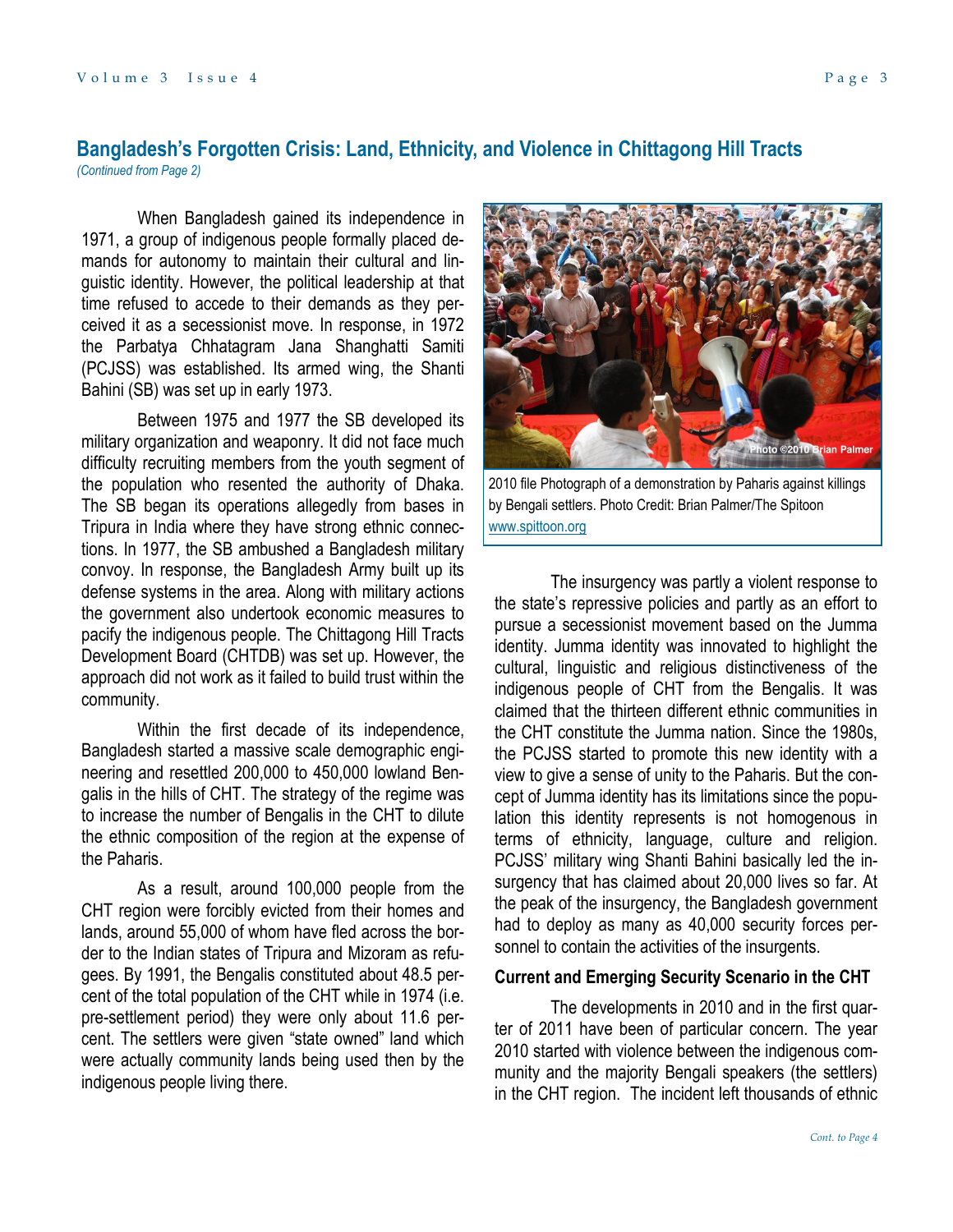# **Bangladesh's Forgotten Crisis: Land, Ethnicity, and Violence in Chittagong Hill Tracts** *(Continued from Page 3)*

minorities homeless as their houses were burnt down on 19-20 February 2010. In the attacks committed by members of the majority Bengali population, two persons, including one woman, were killed and more than 50 were injured. 357 houses were set on fire across 11 villages. Besides these attacks, in January and February 2011 at least 8 persons were killed in inter-group violence. There are many cases of abduction as a result of inter-group rivalry between PCJSS and UPDF. PCJSS claimed that 300 of their members have been abducted by UPDF. Meanwhile, the UPDF said that the PCJSS abducted more than a thousand of their members and that some were killed after abduction. The activities of criminal groups are also on the rise. There are a growing number of extortions and kidnappings by some of the renegades, and in many cases they remain unreported. This is becoming a challenge for peace and security in the CHT.

At the moment the peace accord remains, as is often described by some activists, as a mere agreement between the government and the PCJSS. The implementation of the accord has been treated as a matter of discretion by the four successive governments in power since 1997. Even though a number of laws were enacted with regards to the Regional Council and the Hill District Councils, other important clauses of the accord have not been given due legal status or recognition. This has already become a matter of concern for the Paharis.

In August 2009, the government began to disband major army camps in the Chittagong Hill Tracts (CHT) to meet one of several unimplemented agreements of the 1997 CHT peace accord. But what would be its implications vis-à-vis security? For example, a segment of the insurgents in the CHT has not conceded to the accord, and continue to remain armed. What would happen if they launch major attacks? What would happen if insurgent groups of Northeast India and Myanmar try to exploit the possible security vacuum? Various insurgent elements in those countries would find it easier to seek sanctuary in Bangladesh's territory when they are under pressure in their own areas. What would be the overall impact of a security vacuum in a simmering conflict zone like CHT? Bangladesh has not yet been able to initiate effective countermeasures against all these vital issues and there is as yet no national consensus about what needs to be done to stabilize the region.

# **Prospects of Peace through a Development Approach**

Surrounded by the Indian states of Tripura on the North and Mizoram on the East, by Myanmar on the South and East and the Chittagong district on the west, the CHT can be considered as a confluence of two regions- South Asia and Southeast Asia. Access to the Bay of Bengal through the Chittagong port and proximity to the land-locked Indian states adds to its geoeconomic significance. For a greater Asian connectivity, CHT should be engaged in an enlightened manner with vision and foresight. The full potentials of CHT's growth and development remain underestimated and therefore unrealized. To tap the immense geo-economic potential of this region, the Bangladesh government must work with the communities living there and ensure a win-win situation. Socio-economic development of CHT needs to be integrated within Bangladesh's priorities. In terms of access to basic education, healthcare, electricity, road networks and transport facilities, safe drinking water and basic government extension services the CHT region is still among the least developed in the country.

It is important for the Bangladesh government to allay the fear of the indigenous people and empower them by solving their land problems and ensure that they enjoy the freedoms as guaranteed by the Constitution. Democratic governance, rule of law, and social reforms aimed at human development are the tools through which Bangladesh should pursue reconciliation and reintegration process in the CHT.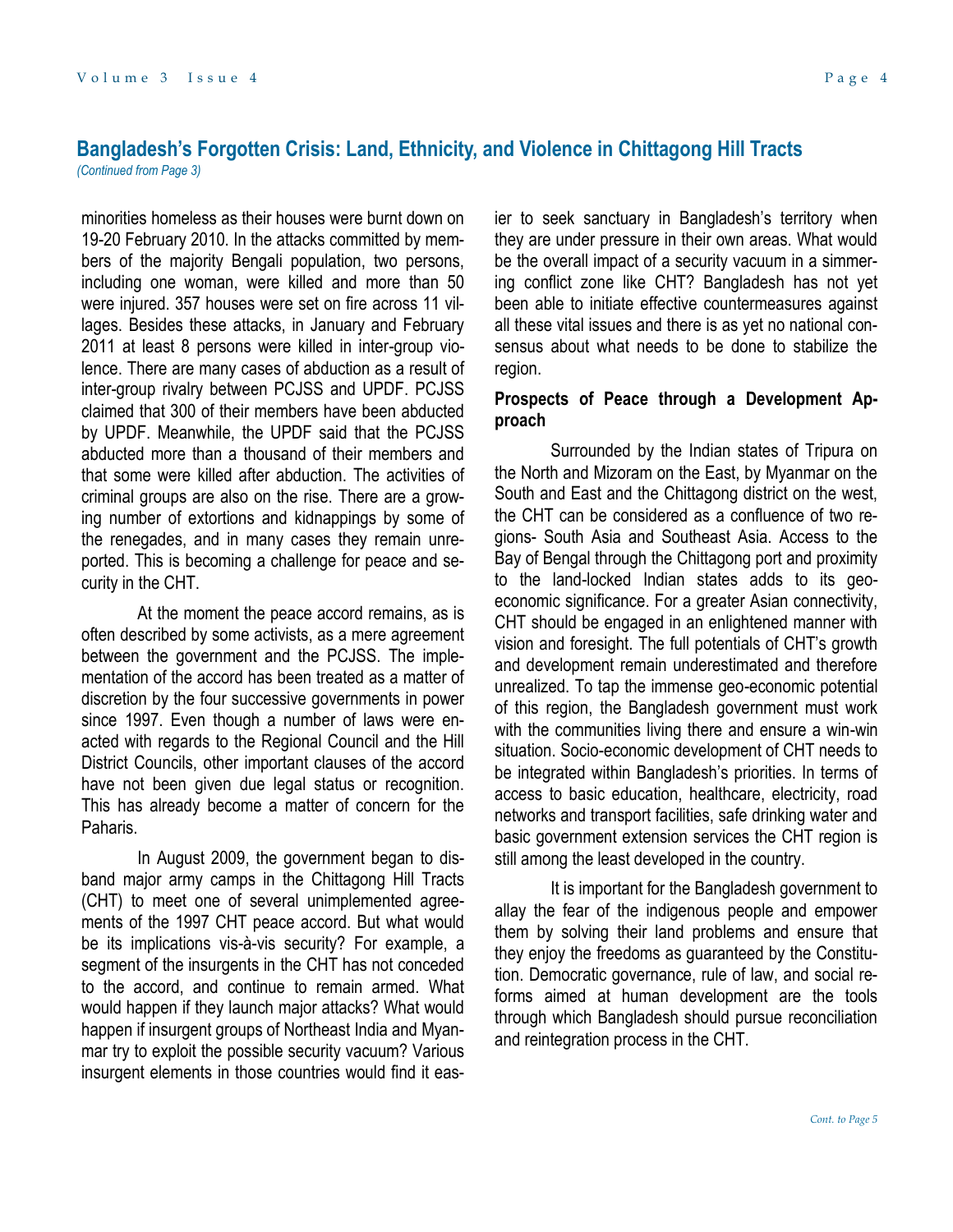# **Bangladesh's Forgotten Crisis: Land, Ethnicity, and Violence in Chittagong Hill Tracts** *(Continued from Page 4)*

# **Way Forward for Peace and Security**

The resolution of the problem in the CHT is a political solution which requires the involvement of both the government and the local inhabitants of the CHT. The military solution to resolving the problems may be counterproductive and may provoke the Pahari people to revive the insurgent movement which will certainly threaten Bangladesh's national security and peace and reconciliation process. It is important that the Bangladesh government should not allow to region to become a non-governed lawless frontier land which was what happened in Pakistan's FATA (Federally Administered Tribal Areas). A security vacuum in the CHT will have destabilizing implications for Bangladesh and the region. CHT's terrain and proximity to the Golden Triangle of Southeast Asia makes it a favorite transit route for the movement of illicit drugs and a conduit for transnational organized crime. The emerging scenario in CHT will test Bangladesh's capacity to build peace and at the same time combat organized crime. Managing security in CHT needs to be backed by socio-economic development of the region which will require additional resources. The international development agencies should support Bangladesh to build durable peace in the CHT.

#### **EDITORIAL STAFF**

**Editor** Dr. Arabinda Acharya

Associate Editor Diane Russel Junio

*For inclusion in the mailing list please email your name and the name of your organization with the subject "CTTA subscription" to Miss Diane Russel Junio at the following address:* isdiane@ntu.edu.sg

#### **GLOBAL PATHFINDER II**

The ICPVTR Terrorism Database – Global Pathfinder - is a one-stop repository for information on the current and emerging terrorist threat. The database focuses on terrorism and political violence in the Asia-Pacific region – comprising of Southeast Asia, North Asia, South Asia, Central Asia and Oceania.

Global Pathfinder is an integrated database containing comprehensive profiles of terrorist groups, key terrorist personalities, terrorist and counter-terrorist incidents as well as terrorist training camps . It also contains specific details and analyses of significant terrorist attacks in the form of terrorist attack profiles.

In addition to providing the latest information on terrorist attacks and pronouncements, Global Pathfinder also includes over a hundred terrorist training manuals, counter terrorism legislations and conventions, analytical papers on terrorist ideologies, commentaries on terrorist trends and patterns, transcripts of landmark cases, interviews with terrorists as well as photographs from different conflict zones across the world. Further, Global Pathfinder also has a huge collection of jihadi websites, the contents of which are routinely translated and analyzed by our analysts. This analysis helps develop an understanding of the developments in the ideological spectrum and trajectory of the terrorist threat, in both in tactical as well as strategic space.

For further inquiries please email Ms. Karen Law Yu Ling at ISYLLaw@ntu.edu.sg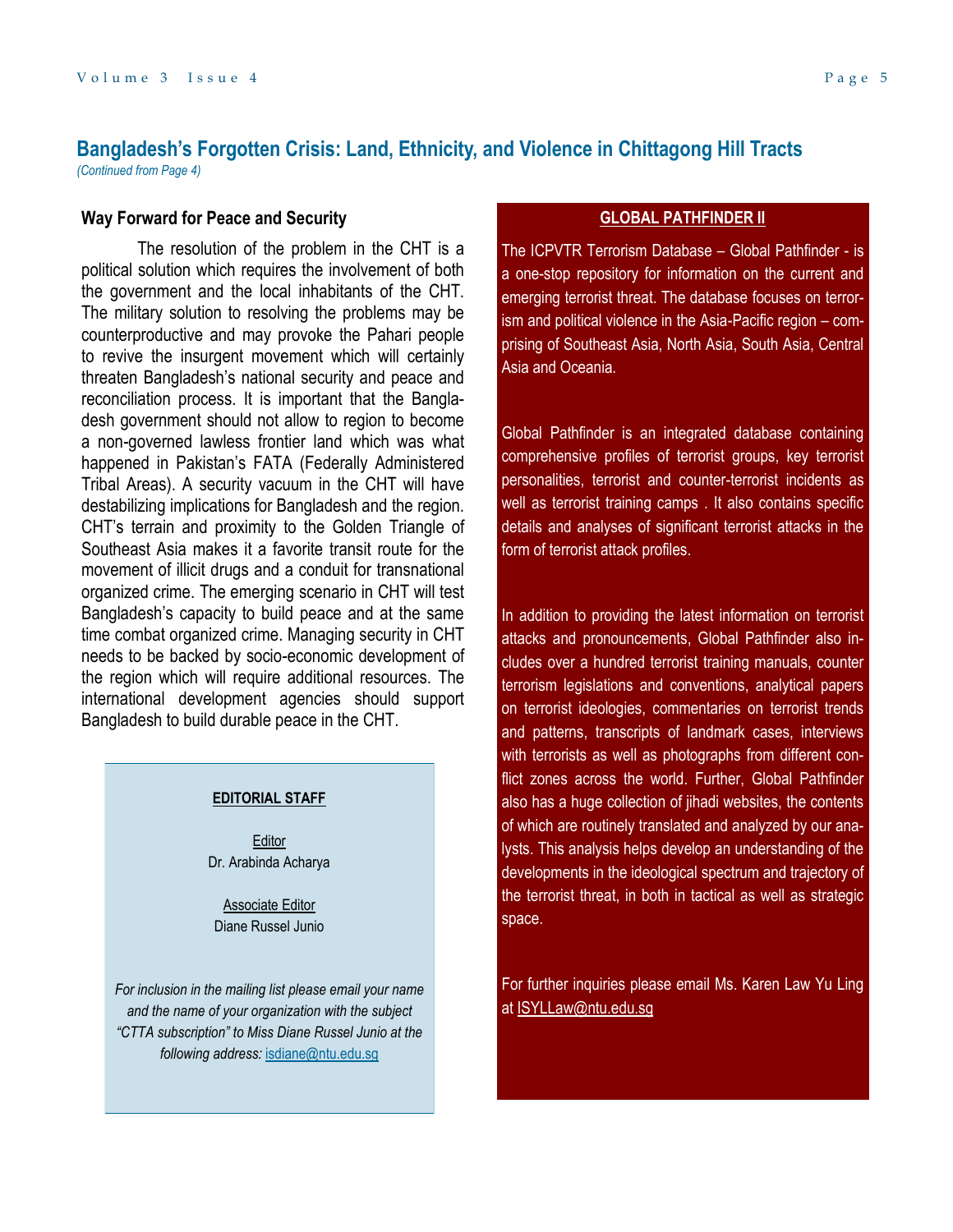#### **Rebecca Lunnon and Muh Taufiqurrohman**

*Indonesia's counterterrorism efforts have met a lot of success, especially against the Jemaah Islamiyah (JI). In spite of this, the Indonesian government remains aware that the country is still a potential haven for terrorists. There is a need to analyze how the terrorists have adapted and modified their tactics to counter operations against them. There are existing trends which have been observed in the past year which are believed to have given terrorists the ability to regroup and recover from their losses.*

2010 was a successful year for counterterrorism operations in Indonesia. It capped what has been nearly a decade of efficient capturing, killing, and disrupting of terrorists and their activities by the well-equipped and highly-trained Detachment 88. Over 100 persons involved in the military training camp set up by the Dulmatin-led group calling itself the *Tandzim Al Qaeda Serambi Mekkah*  (TAQSIM, Al Qaeda in Aceh) were arrested by September 2010. Dulmatin himself was killed on 9 March 2010. However, even if the groups have been considerably weakened, they are far from being wiped out. Ansyaad Mbai, the Chief of Indonesia's National Anti-Terrorism Agency, recently said that Indonesia remains a haven for terrorists. There is now the question on what are the dynamics that makes it possible for the groups to regroup and recover despite a robust counter-terrorism operation.

Jihadist groups in Indonesia have involved themselves in several activities which are worthy of examination. Among these concerns the establishment of a military training camp, the formation of specialized units and the conduct of *fa'i* or robbery of non-Islam believers. The jihadis are also taking a different approach in the way they handle the recruitment of new members.

#### **The Aceh Military Training Camp**

The establishment of a military training camp is seen to be a breakaway from the current mainstream activities of *Jemaah Islamiyah* (JI). It brings to mind the training camps established in Mindanao for the joint training of Indonesian and Philippine radical groups.

There were two key ideas behind the establishment of the Aceh training camp. First, is to go against the prevailing tendency within the JI to promote *dakwa* or religious outreach activities. Instead, recruits are trained to engage in jihad, or at least in *i'dad* (preparation for jihad) if the time for jihad was not right. There has always been a JI faction, led until recently by Noordin M. Top, which is committed to violent jihad through suicide bombings. However, in recent years it has been sidelined by the mainstream faction led by JI ideologue, Abu Bakar Ba'asyir.

It is interesting to note that Ba'asyir has publicly promoted dakwa and renounced violence when if fact, he is one of the "intellectual actors" behind the establishment of the training camp and is thus a supporter of violent jihad. This strategy of *taqiyyah* (denial) is a relatively new practice amongst jihadis in Indonesia. In the case of Ba'asyir, he is maintaining a facade of legitimate activities to promote a certain public image and thus deflect attention from law enforcement.

The second idea was the belief that it is essential to have a secure operating base to wage jihad in a more organised manner and achieve the ulti-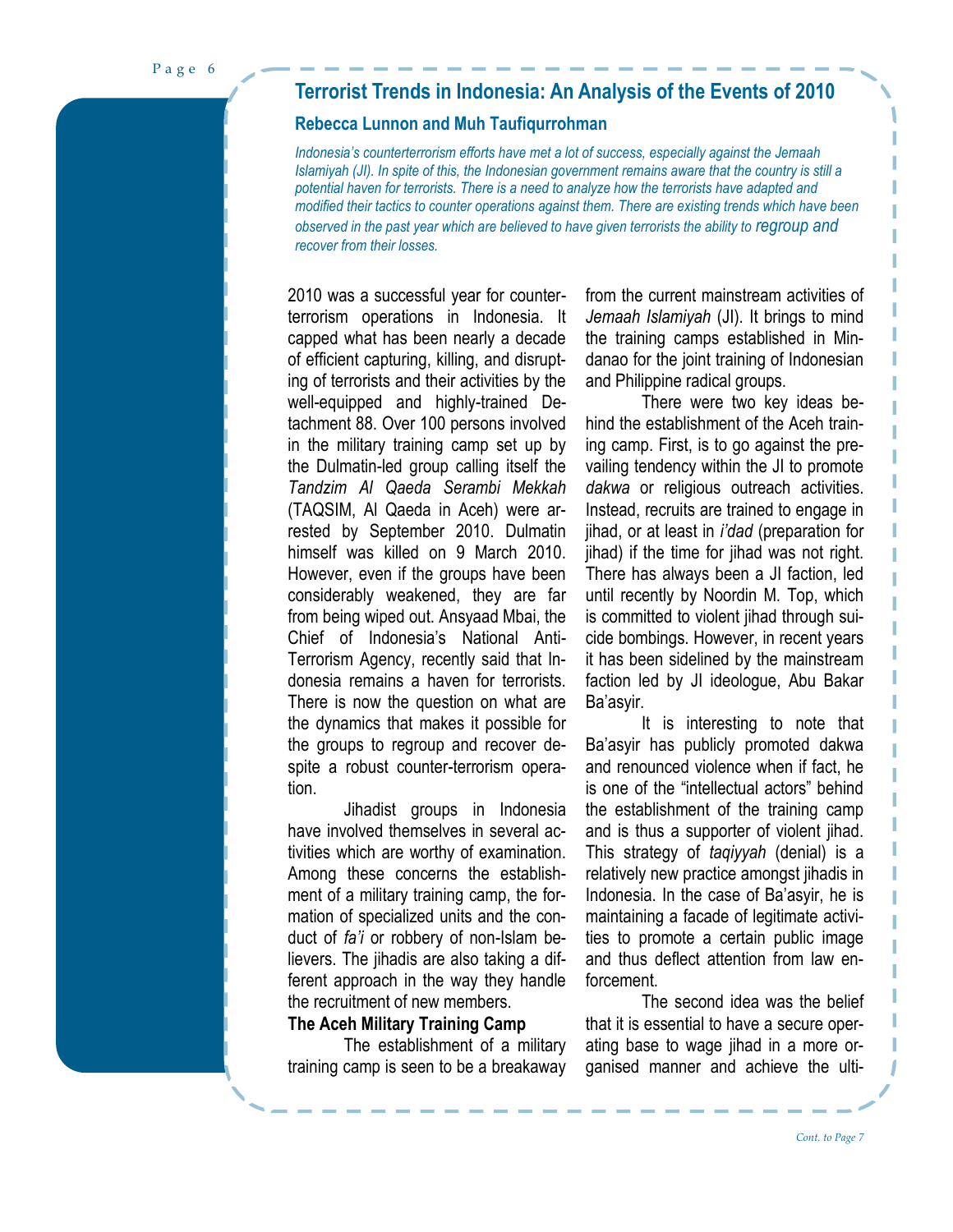#### *(Continued from Page 6)*



File photograph of Indonesian police returning from a search of an area following a raid on a terrorist training camp in Aceh on 23 February 2010. Photo Credit: AP Photo/Heri Juanda/My Northwest http://seadev.bonnint.net/?nid=1

mate goal of implementing Islamic law. This is also a relatively new concept, taken from the writings of Abu Muhammad al-Maqdisi, a Jordanian cleric and former mentor of Abu Musab al-Zarqawi. Al-Maqdisi argued against *qital nikayah,* or war to weaken the enemy through repeated Noordin-style attacks. Instead, he advocated for *qital tamkin* (war to establish Islamic law), which relies both on *dakwa* and jihad and by necessity requires a secure base. The idea for a military training camp was borne out of these two ideas and it was realized in Aceh in 2010.

From an operational perspective, the training camp was a failure as it had been running less than a month when it was raided by the Indonesian authorities on 22 February 2010. The raid leads to the theory that some jihadis are reconsidering the value of *qital nikayah*  and Noordin-style bombings the latest example of such an attack was the twin bombings of the Ritz Carlton and Marriott Hotels in Jakarta in July 2009. The most recent suicide bomb attack was on 15 April 2011 and the target was the mosque at the Cirebon Police Office. The attack, which killed the bomber and wounded at least 25 people, lends credibility to this theory. It is interesting to note that the latest attack was a departure from the nor-

mal trend as the target (a mosque) was clearly an Islamic target. This could be a possible indication that the *takfiri* concept (if you are not with us, you are against us) is now being more rigidly applied. However, there still remains the possibility that the jihadis will lean more towards *ightiyalat* (secret assassination) style attacks.

Investigations carried out by Indonesian authorities revealed that prior to, and even after the raids, several jihadis, who did not participate in the Aceh camp, were scouting out several areas for a new base and preparing munitions. In fact, there were two men tasked with observing and assessing the training in Aceh in order for it to be replicated in future training camps. Some of the places considered were Ujung Kulon in Banten province, Batu Sangkar in Padang province and Poso in Central Sulawesi.

The establishment of another military training camp has received support from the online jihadi community in light of the events in Libya. On 2 April 2011, the Ar Rahmah radical website, posted a public announcement encouraging radicals to start *i'dad* in preparation for the "new Crusade" in Libya against Gaddafi. There are also discussions among Indonesian radicals about establishing a military training camp in Poso. This is seen as a continuation of the plans by jihadis like Warsito alias Abu Hasbi, who escaped the Aceh raids, to stockpile weapons for a new Aceh-style camp there.

# **Small specialized units**

Even without the establishment of a military training camp, radicals will continue to form small specialized units to launch *ightiyalat* (secret assassination) style attacks. Specialized small units are necessary for iihadis as they are not easily detected by the police and are easy to deploy. In addition, small units would provide plausible deniability for the more well-known organizations – *Jama'ah Ansharut Tauhid* (JAT), *Front Pembela Islam* (FPI), *Jamaah As Sunnah* (JAS) and *Majelis Mujahidin Indonesia* (MMI) – that they operate for but that are generally unwilling to be publically associated with terrorism.

In April 2011, there were indications that bomb squads and bomb-making classes were being held for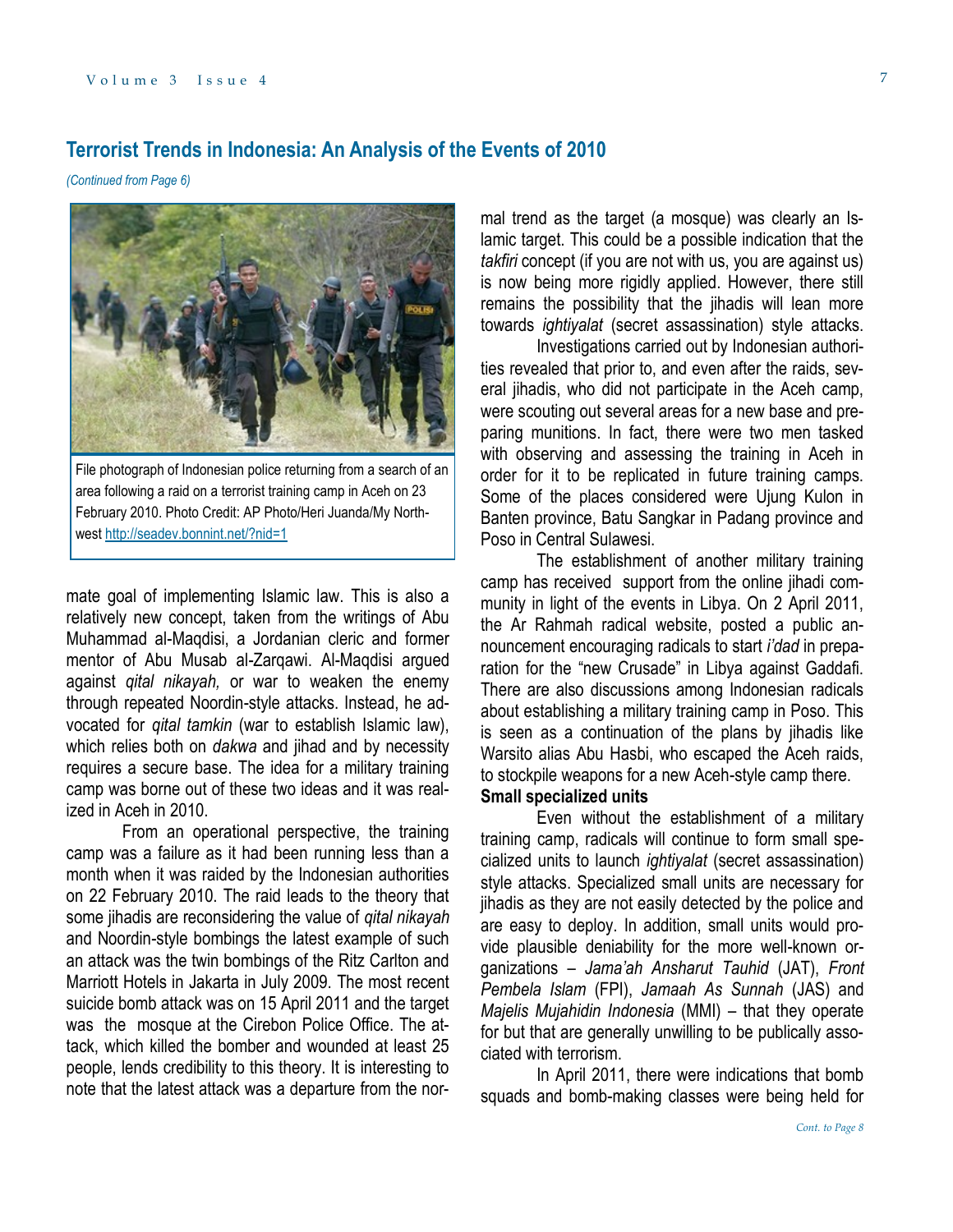#### *(Continued from Page 7)*

participants from across Java. This by itself is not unusual as at least two separate bomb-making groups were disrupted last year alone. The more advanced bomb-making group was working under the Kurnia Widodo, a member of JAT and JAS. Hery Sigo *Samboja alias* Soghir, a member of JI who was involved in the 2004 Australian Embassy bombing and the 2010 attempt to bomb the Danish Embassy, was behind the other bomb-making group.

# **Robbery or** *fa'i*

Terrorist groups have always have the need and willingness to fund themselves outside of generous donations from supporters (both national and international) and regular contributions from their members and sympathizers. A worrying development is that in Indonesia, terrorist groups have turned to robbery as a way to counter the increasing difficulties of obtaining funding amidst the government's crackdown on terrorism.

This trend became especially apparent after the arrests of individuals who were involved in the August 2010 robbery of the CIMB Bank Niaga in Medan, North Sumatra. The robbery was masterminded by Abu Tholut (JI member, JAT leader, and TAQSIM trainer), and Dulmatin was aware of the plans. Although Indonesian authorities arrested three men for donating millions of rupiah for the Aceh training camp, it is also said that other funds for the camp came from proceeds from several bank robberies, including a bank robbery in Medan. This is a trend likely to continue, with jihadis willing to justify robberies as *fa'i,* or theft from nonbelievers. In fact, an increase in robberies particularly in one geographical location (as what took place in North Sumatera in 2010) should be seen as a reliable indicator of terrorist activity, usually but not always in or near said area.

# **Recruitment**

The last but not least noteworthy trend concerns recruitment. Although radical groups in Indonesia have often worked together, the *Tandzim Al Qaeda Serambi Mekkah (*TAQSIM, Al Qaeda in Aceh) military camp was a genuine *lintas tanzim* (cross-organisation) project. Ji-

hadis were recruited from a number of organisations, including JI, KOMPAK, *Darul Islam* (DI), JAT and FPI. Only after the training was well underway, when they had presumably become a cohesive group, was there any evidence of them calling themselves members of *Tandzim Al Qaeda Serambi Mekkah*.

Though one might suspect that these developments might have caused ideological rifts within the groups, there was no evidence of such. However, Dulmatin is said to have expressed dissatisfaction and distrust of the Acehnese, but this was based more on their ethnic identity than on a specific ideology. The Acehnese are generally known for being nationalistic and thus hostile towards radical Islam. Dulmatin apparently blamed the Acehnese for being partly responsible for the discovery of the camp. The Acehnese in turn were angered at being deceived, having been told that the training was in preparation for jihad in Palestine, something they supported, and not in Indonesia, which many of them did not support.

Perhaps a reason for the lack of rifts between members of different groups is because of the pattern of recruitment. As has always been the case, and will continue to be so, everyone recruited into the cause was either a friend or relative of one or more known jihadis. Only those deemed ready were told of the camp and offered the opportunity to participate.

An interesting paradox is evident from the indictments of those involved in or somehow connected to the Aceh military training camp. On one hand there was clear freedom of choice. It is a fact that many declined the invitation to join the training camp, citing work, financial or family reasons. There are also others who declined to participate in the training but offered to take logistical positions. For instance, Agus Mahmudi declined to train at the camp because he wanted to take care of his family. Instead, Abdullah Sonata tasked him with helping provide logistics for the camp.

On the other hand, there was significant peer pressure, not only on those who participated but also on those who did not, to prove their convictions. As in the case of army deserter Yuli Harsono, his motive to kill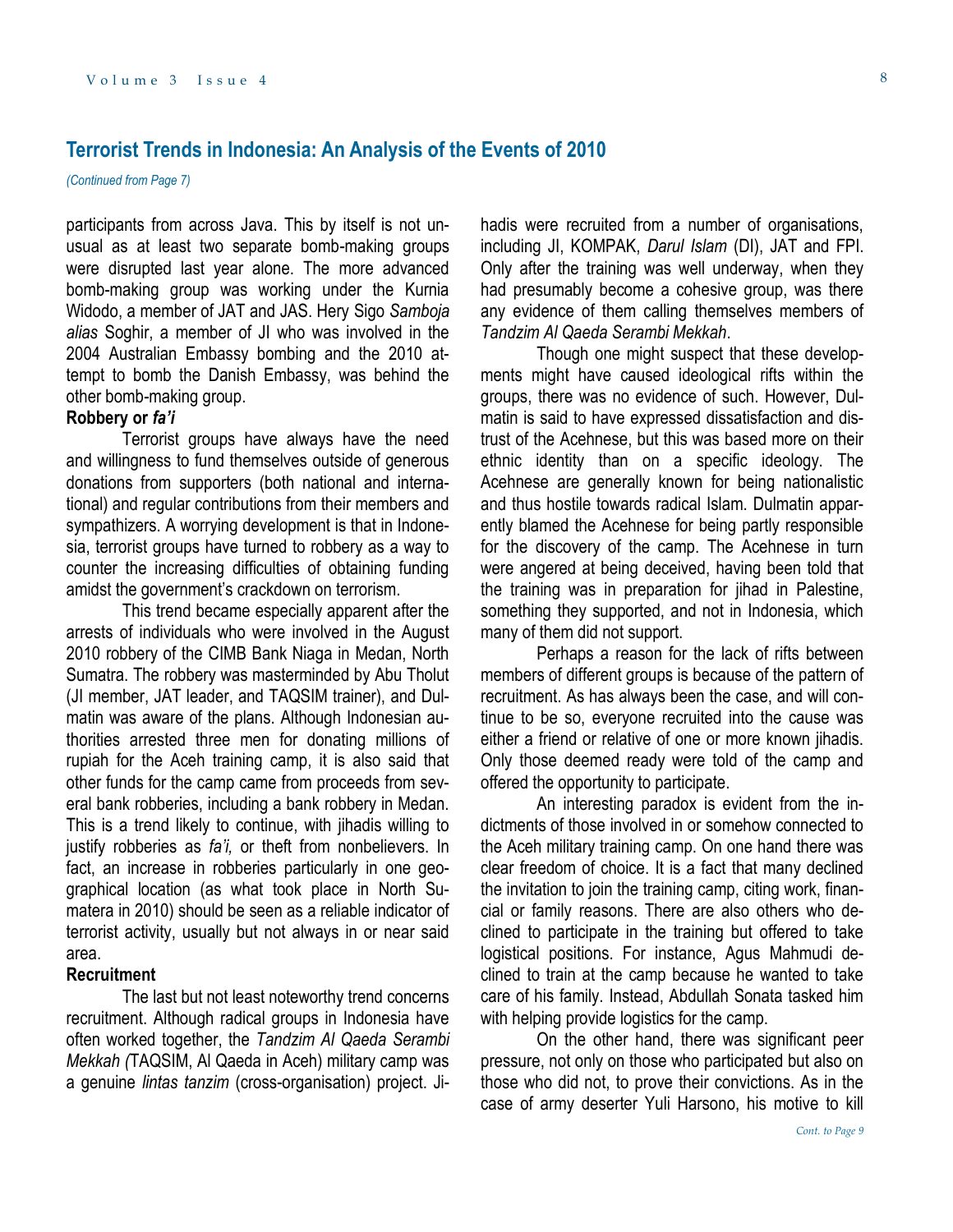#### *(Continued from Page 8)*

two police officers on 15 March 2010 in Prembun, Kebumen, Central Java and another two officers on 10 April 2010 in Purwodadi, Purworejo, Central Java was not purely revenge for what the police had done to the jihadis in Aceh. His ulterior motive was to show to some people like Hery Sigo *Samboja alias* Soghir who doubted his loyalty that he was trustworthy and a real jihadi. This is an ongoing trend, whereby radicals sometimes launch attacks because of their desire to be accepted as real jihadis, not because of purely ideological motives.

It has also been observed in some cases that some jihadis, having found themselves involved in facilitating terrorism in ways they may have not intended, have no option but to go with the flow. Helmy Priwardani (JAT) for instance, was pestered into dropping by Yogyakarta because Yuli Harsono (an army deserter who joined MMI and JAS) had something "important" to do. It was only after Yuli shot and killed two policemen while Helmy sat in the car that the latter realised what he had done. This is further compounded by the lack of trust in the police force in general, that makes even the average citizen reluctant to report suspicious activities.

It remains to be seen whether the jihadis can consolidate their ranks and organize themselves sufficiently to set up another Aceh-style training camp. It would require financial resources, which would likely be sourced from *fa'i.* In the meantime, the jihadis are seen to favor assassination-style attacks. There is still a lot of resentment towards Detachment 88 and other law enforcement authorities which could translate to retaliatory attacks but it is probably the case that internal dynamics within the groups themselves are motivating individuals to do more (attacks or damage) than they might otherwise do. The jihadis might have suffered a blow, but there are many who will learn from the mistakes they have made and would endeavour to continue the struggle.

# **CALL FOR CONTRIBUTIONS**

The CTTA: Counter Terrorist Trends and Analysis is now open for contributions from researchers and practitioners in the field of terrorism research, security, and other related fields.

Topical areas of interest are terrorism and political violence, terrorism and organized crime, homeland security, religion and violence, internal conflicts and terrorism, and all other areas of security broadly defined.

Article length could be anywhere between 800 to 1500 words. Submissions must be made before the 15th of every month for editing purposes and for inclusion in the next month's edition.

Electronic copies of the articles (MS Word format) may be submitted to the editors at the following addresses: isarabinda@ntu.edu.sg or isdiane@ntu.edu.sg

> For the latest reports and commentaries on terrorism and political violence please visit **www.pvtr.org**